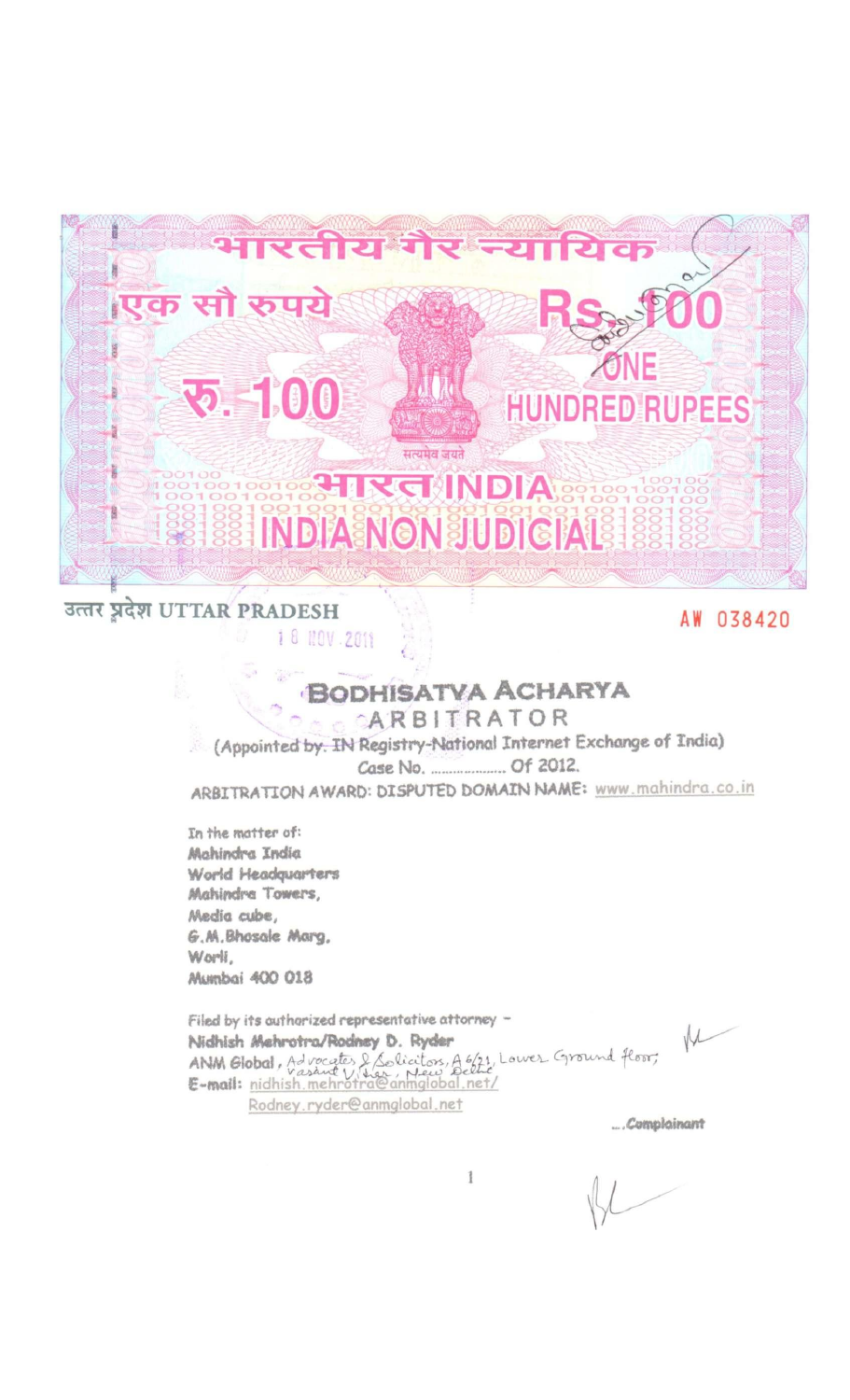*Vs.* 

**Wangyuan Milwaukee WI 53214, USA**  E-mail: <u>ymgroup@msn.com</u><br>
Respondent.

# **AWAR D**

#### **1. The Parties:**

**The complainant in this arbitration proceeding is Mahindra India,World Headquarters, Mahindra Towers, Media cube, G.M.Bhosale Marg, Worli, Mumbai 400 018 filed by its authorized representative Nidhish Mehrotra/Rodney D. Ryder, ANM Global, Advocates 4 solicitors, A 6/21 Lower Ground Floor, Vasant Vihar-New Delhi with email address as nidhish.** mehrotra@anmglobal.net/ Rodney. ryder**@Qnmglobal.** net

**Respondent in this arbitration proceeding is Wangyuan, Milwaukee, WI 53214, USA.** 

**E-mail:** ymqroup©msn.com

### **2. The Domain Name, Registrar & Registrant:**

**The disputed domain name is www. mahindra.co. in**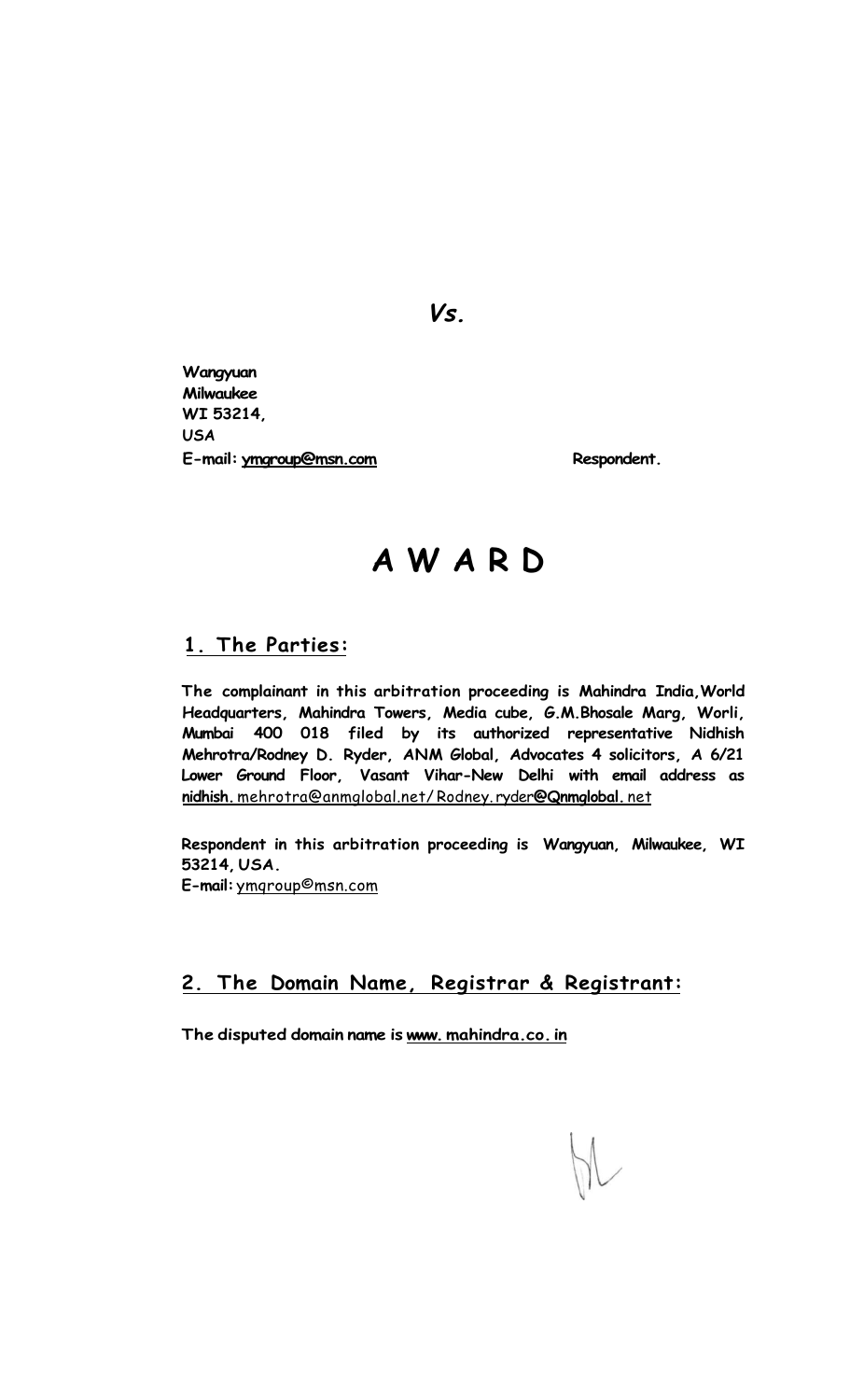## **3. Procedural History:**

**The complainant, through its authorized representative, filed this complainant to NIXI regarding the disputed domain name [www.mahindra.co.in](http://www.mahindra.co.in) following the clause 4 of the policy of .IN Registry and .IN Registry appointed Mr. Bodhisatva Acharya (The Arbitrator) as Sole Arbitrator under clause 5 of the policy. The Arbitrator submitted his statement of acceptance and declaration of**  Impartiality and the Independence on December 31"- 2011 and the complaint was produced before the Arbitrator on February 2<sup>nd</sup>, 2012 **and the Arbitrator sent a notice of Arbitration proceeding to**  Respondent on February 2<sup>nd</sup>, 2012 through the email of Respondent but **Respondent never filed his reply therefore the complaint is being decided as Ex-parte on March 12th , 2012.** 

### **4. Factual Background:**

- **A. Mahindra and Mahindra Limited a company incorporated under the Indian Companies Act, 1913 Founded in 1945 as a Steel Trading Company entered into automotive manufacturing in 1947 to bring the iconic Willys Jeep onto Indian roads. Over the years, Mahindra has diversified into many new businesses in order to better meet the needs of their customers. They follow a unique business model of creating empowered companies that enjoy the best of entrepreneurial independence and Group-wide synergies. This principle has led our growth into a US \$14.4 billion multinational group with more than 144,000 employees in over 100 countries across the globe.**
- **B. The Complainant is among the top ten industrial houses in India and is the second largest tractor manufacture in the world. The Mahindra Group has a leading presence in key sectors of the Indian economy, including the automotive sector, real estate affairs and building and construction services, financial services, trade and logistics, information technology, infrastructure development, hotel & resort and after-market,**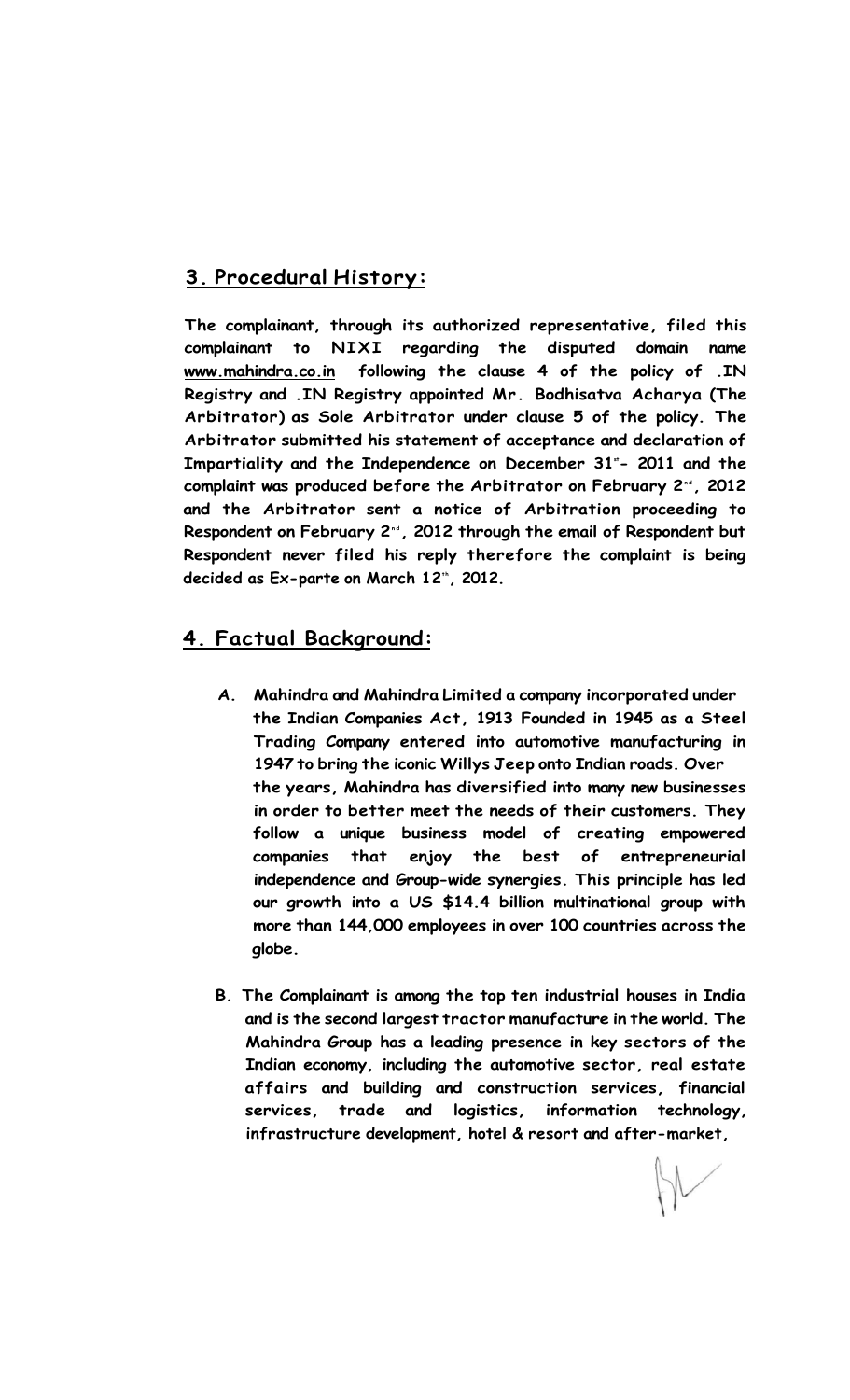**retail trade and also the educational field and is continuing to expand its scope of goods and services every day.** 

- **C. Today, Mahindra operations span 18 key industries that form the foundation of every modern economy- aerospace, aftermarket, agribusiness, automotive, components, construction equipment, finance and insurance, industrial equipment, information technology, leisure and hospitality, logistics, real estate, retail, and two wheelers. Mahindra has grown from a humble local outfit to a US \$14.4 billion corporation employing more than 144,000 people around the world.**
- **D. The Complainant considers their trade/service name/mark an important and an extremely valuable asset and thus in order to protect the same, has secured trade mark registration for the mark "Mahindra" globally including India. The present official website** [www.mQhindra.com](http://www.mQhindra.com) **is a comprehensive, unique and acclaimed introduction to Mahindra Limited. That the profile and popularity of the Complainant under the trade/service name/mark "Mahindra" has been continuously increasing since the date of adoption and use of the mark. At present, the Complainant's name/trade is a name to reckon with and has acquired an enormous goodwill not only in India but in many countries across the world.**
- **E. The Complainant has spent a huge amount of money on the promotion and advertisement of its services and products under the trade/service name/mark "Mahindra" since its adoption and use. The Complainant Sales turnover was into crores of rupees. The complainant states that the gross sales of traded and manufactured goods by the complainant during the Financial year 1<sup>s</sup> <sup>t</sup> April 2010 to 31<sup>s</sup> <sup>t</sup> March 2011 was Rs 25895.95.**
- **F. The Complainant is the registered proprietor/applicant of the mark 'Mahindra'. The Complainant submits that the filings and registration listed for the mark 'Mahindra' are in force, duly valid and subsisting as on date.**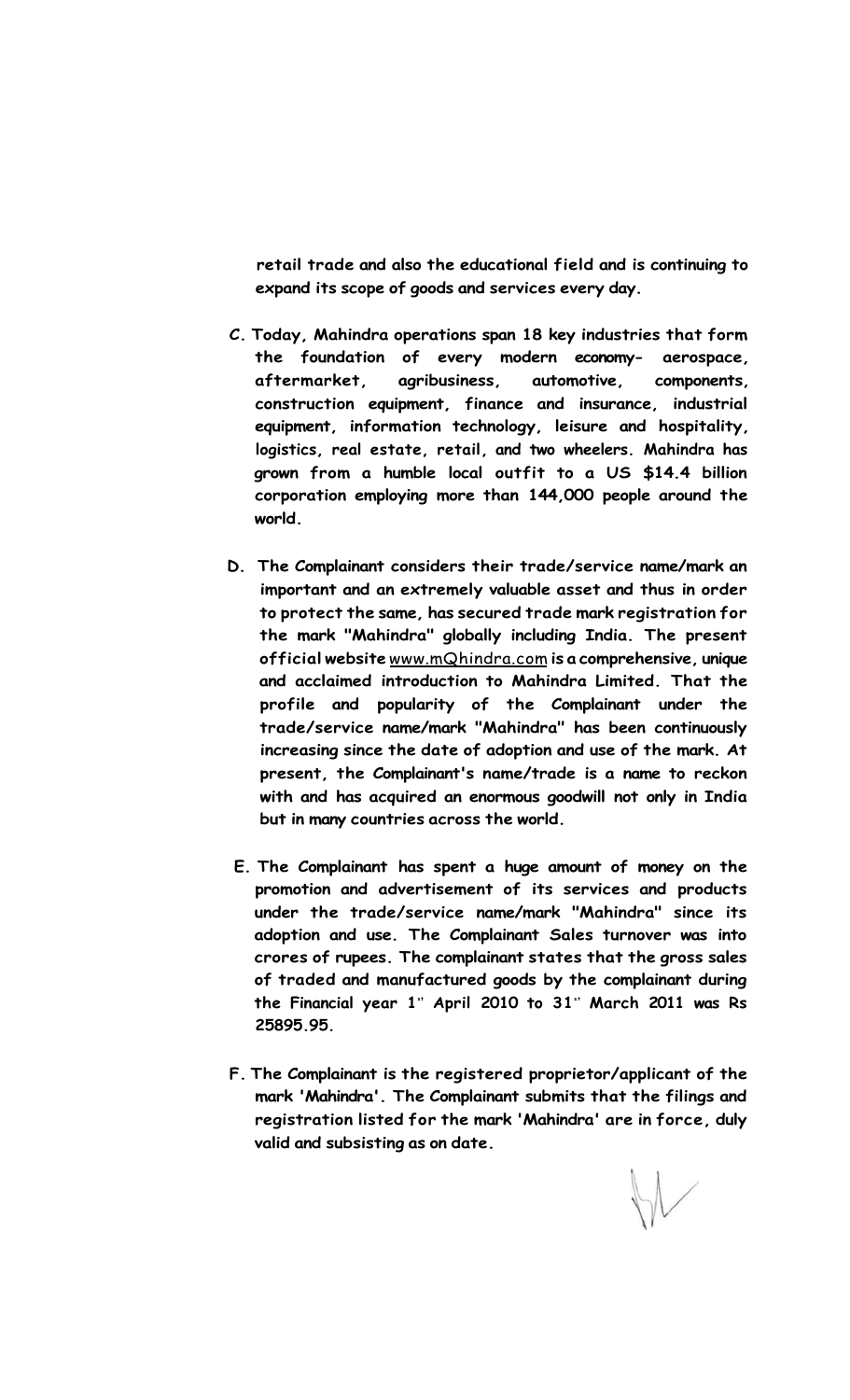**Mahindra has been recognized as a "well Known mark" by the Hon'ble Supreme Court and the same has been listed in the well known marks columns in the website of Controller General of Patents Designs and Trademarks.** 

- *G.* **The Complainant in order to expand its** *presence* **decided to obtain a domain name registration. The Complainant settled for www**[.mahindrQ](http://www.mahindrQ.com)**.com [along with many other domain name registration of its domain name. The complainant then spent considerable amount of money and skill to develop a website on the obtained domain name[<www.mahindra.com>.](http://www.mahindra.com)The complainant also has the following domains registered which are as follows.** 
	- **1. www**[.mQhindra](http://www.mQhindra.us)**.us**
	- **2.** [www.mahindrQ](http://www.mahindrQ.niz)**.niz**
	- **3.** [www.mahindrQ](http://www.mahindrQ.Qu)**.Qu**
	- **4.** [www.mahindrQspQresbusiness.com](http://www.mahindrQspQresbusiness.com)
	- **5. [www.mQhindraintertrQde.com](http://www.mQhindraintertrQde.com)**
	- **6.** [www.mahindrQShubhlQbh](http://www.mahindrQShubhlQbh.com)**.com**
	- **7. [www.mahindrQworld](http://www.mahindrQworld.com)**.com
	- **8. www**[.mQhindrafinQnce](http://www.mQhindrafinQnce.com)**.com**
	- **9.** [www.mQhindrQScorpio.com](http://www.mQhindrQScorpio.com)
	- **10.** [www.mQhindratrQctors.com](http://www.mQhindratrQctors.com)
	- **11. www**[.mQhindrQworldcity.com](http://www.mQhindrQworldcity.com)
	- **12.** [www.mQhindrQlifespaces.com](http://www.mQhindrQlifespaces.com)
- **H. Recently, the Complainant was in utter surprise and was shocked to know that somebody has obtained a domain name registration for [<www.mahindra.co.in>.](http://www.mahindra.co.in) The Complainant immediately searched the WHOIS database for the disputed domain name and found that the impugned domain name is registered in the name of Mr. Wanyuan. The registrar for the disputed domain name is Direct Interet Solutions Pvt. Ltd. The malaf ide and devious intention of the Respondent is evident from the glaring fact that the disputed domain name registration is a duplication of the Complainant's trademark/service mark globally including India.**
- **I. Lastly the Complaint was filed for arbitration proceeding to NIXI but Respondent filed no reply and hence is being decided as ex-parte on March 12th - 2012.**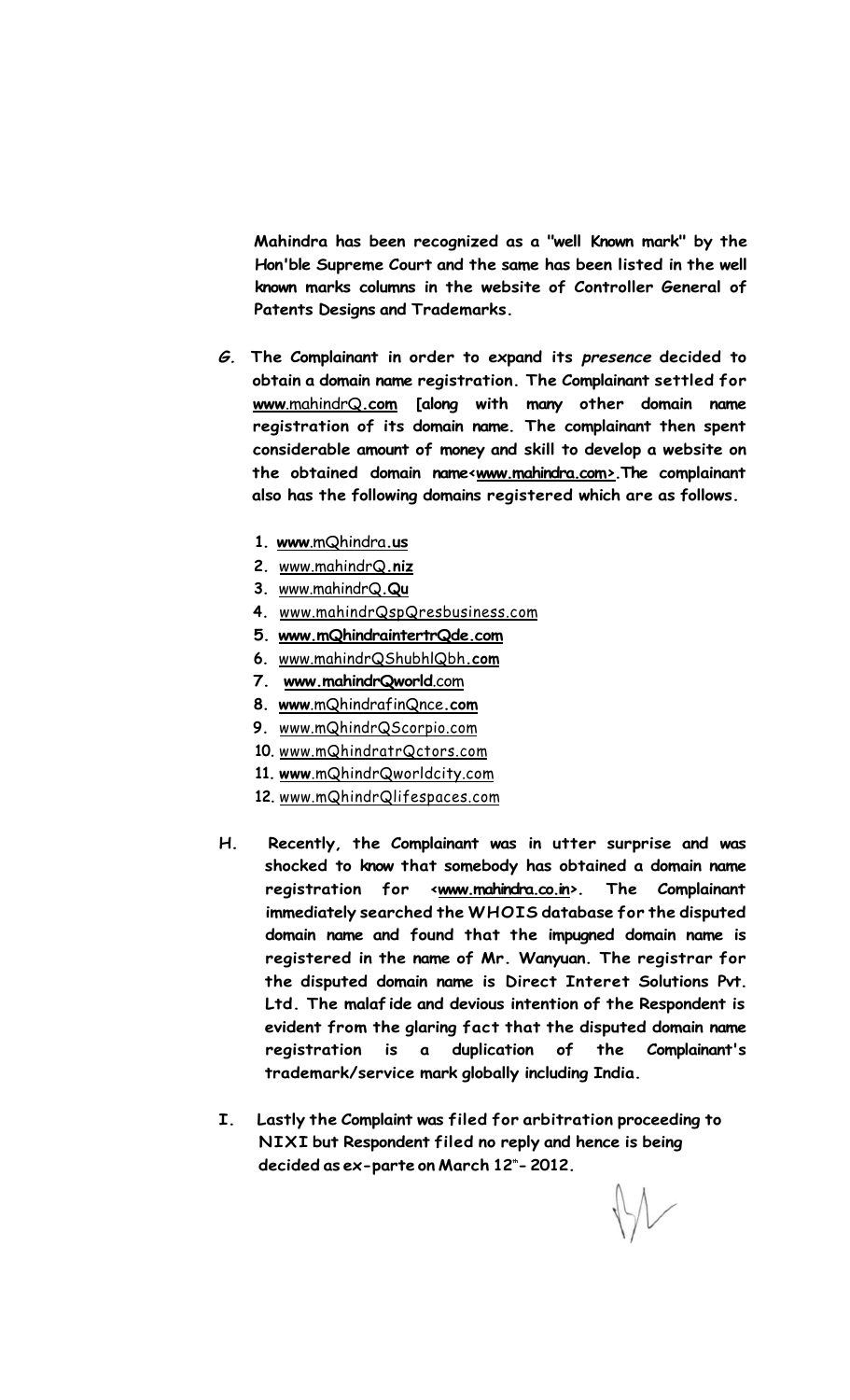# **5.** *Parties* **Contentions:**

#### **(a) Complainant contends that**

- **(i) The Registrant's domain name is identical or confusingly similar to a name, trademark or service mark in which the Complainant has rights;**
- **(ii) The Registrant has no rights or legitimate interests in respect of the domain name; and**
- **(iii) The Registrant's domain name has been registered or is being used in bad faith, and the domain name be transferred to the Complainant.**
- **(b) Respondent contends that**

**The respondent never filed his reply properly.** 

### **6. Discussion A Findings:**

**Under the Paragraph 4 of the Policy (INDRP) Any Person who considers that a registered domain name conflicts with his legitimate rights or interests may file a Complaint to the .IN Registry on the following premises:** 

- **(i) The Registrant's domain name is identical or confusingly similar to a name, trademark or service mark in which the Complainant has right.**
- **(ii) The Registrant has no rights or legitimate interests in respect of the domain name; and**
- **(iii) The Registrant's domain name has been registered or is being used with bad faith**

**After having gone through the records, documents, produced by the Complainant, Arbitrator's findings are:** 

**(i) That the disputed domain name gives rise to enormous confusion as to its origin as the domain name used by the Respondent is identical to the corporate name of the Complainant in and unto which the complainant otherwise have**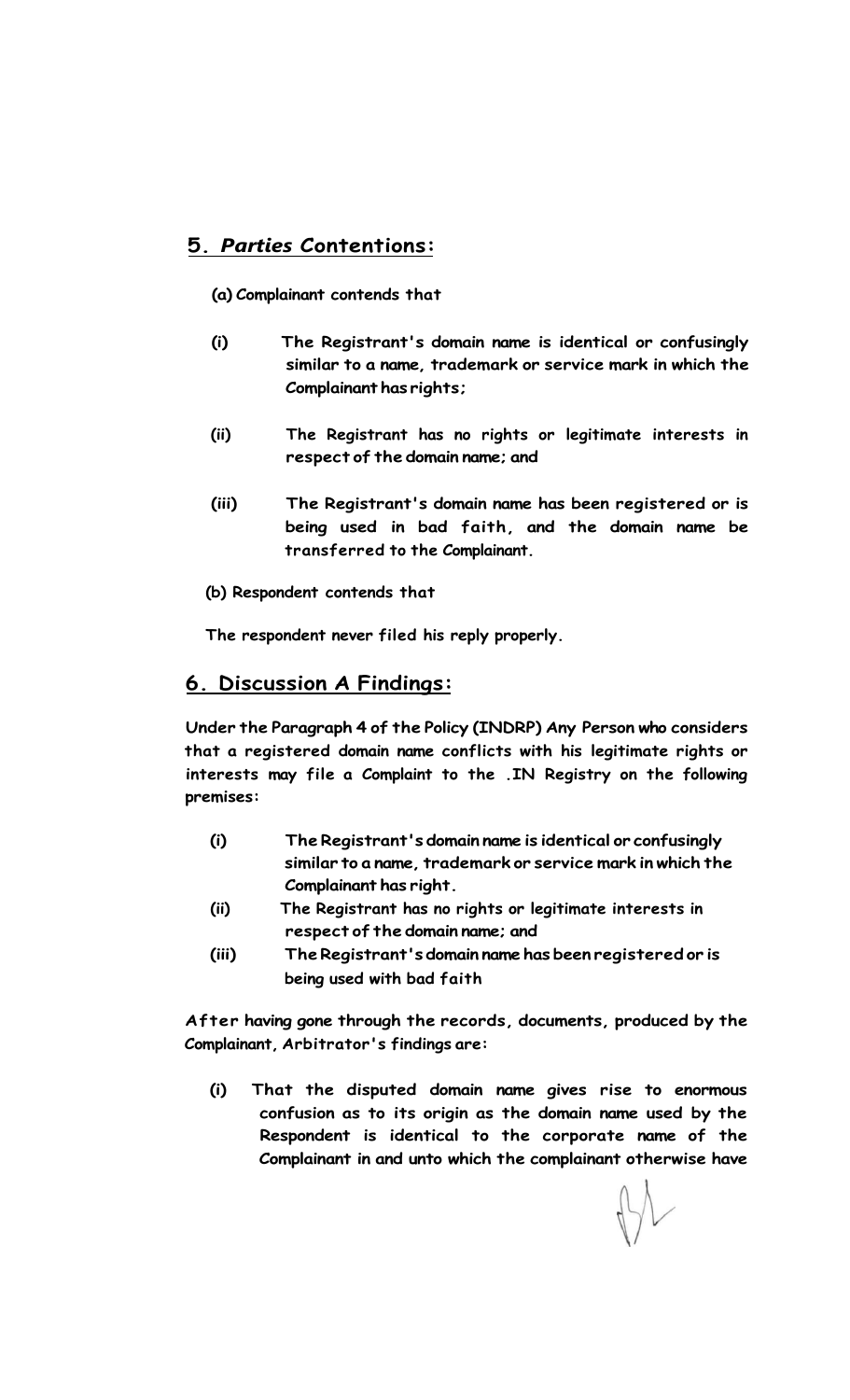**and assert statutory and common law proprietary rights. The Complainant has undertaken tremendous efforts in terms of publicity and marketing activities, not only within India but also across the world. The utmost malf ide intention of the respondent is evident from the fact that not even a single letter differs between the disputed domain name and the corporate name of the Complainant. WIPO /ARBITRATION AND Meditation Center in cases such as Reuters Ltd. v. Global Net 2000 Inc. has held that the mere omission of one letter of a trade mark has no effect on the determination of confusing similarity between a trade mark and a domain name. The present case is on an even higher footing as the Respondent has picked up the mark/name of the Complainant verbatim without even changing a single letter. Thus, the use of the disputed domain name by the Respondent is a prima facie case of cyber squatting and trade/services mark/name infringement.** 

**The disputed domain name contains the entirely of the Complainant's trademark. It is well established that the specific top level domain, such as ".com",".in",".net" or ".travel", does not affect the domain name for the purpose of determining whether it is identical or confusingly similar.** 

**The mark "Mahindra" has been in extensive, continuous and uninterrupted use since the year 1945 in relation to the Complainant's business. In Mahendra & Mahendra Paper Mills Ltd. versus Mahindra Ltd. (2002)2** *SCC* **147] the Hon'ble Supreme Court of India has observed that Mahindra name has acquired distinctiveness and a Secondary meaning in the business or trade. People have come to associate the name "Mahindra" with a certain standard of goods and services. Any attempt by another person to use the name in business and trade acts is likely to and is probability will create an impression of a connection with the Complainant's group of companies.** 

**The domain name [<www.Mahindra.co.in>](http://www.Mahindra.co.in) is identical to the trademark "Mahindra". As numerous UDRP panels have held in so many decisions [See Farouk Systems, Inc. v. Yishi case No. D2010-0006] that a domain name wholly incorporates a**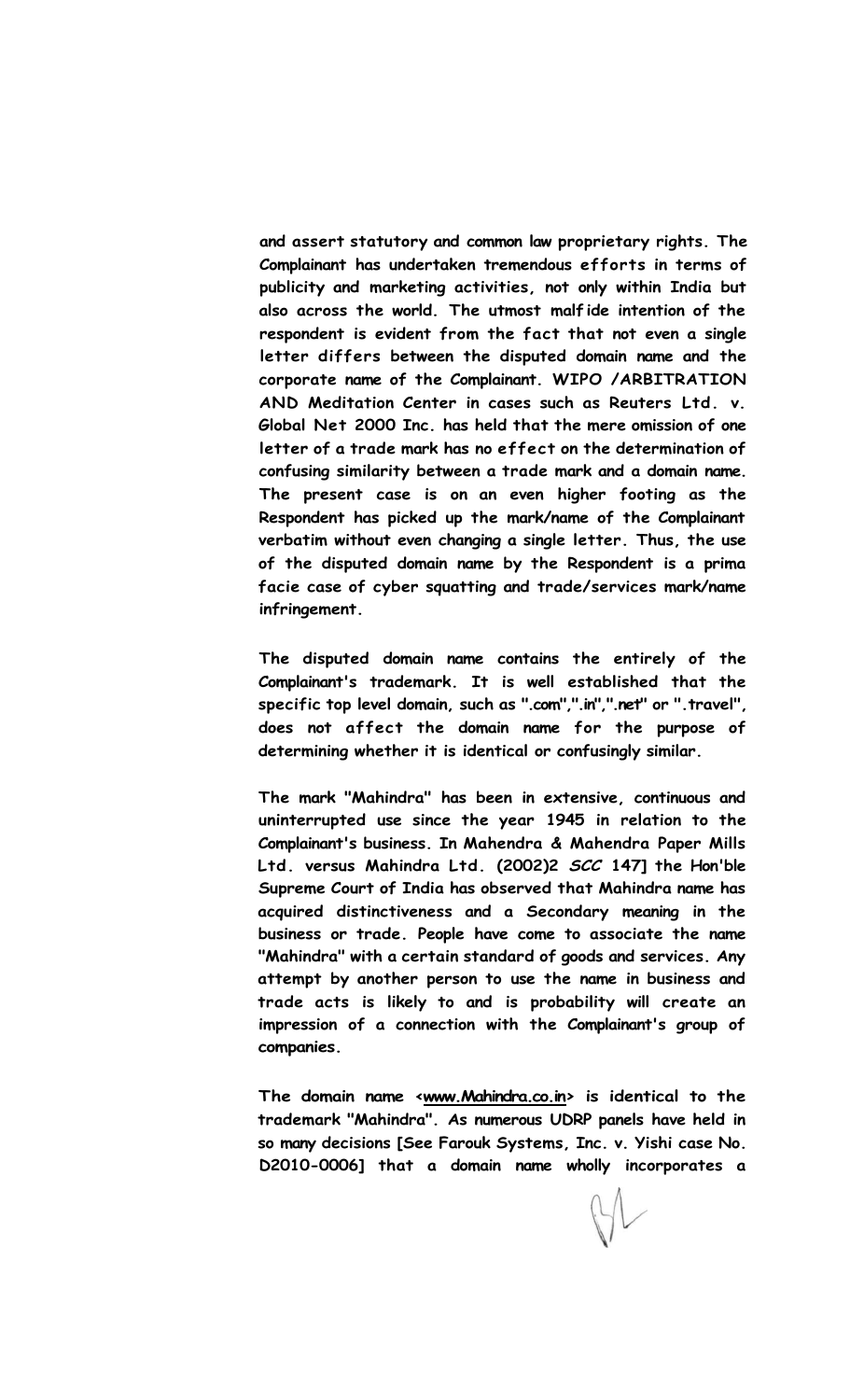**complainant's registered mark may be sufficient to establish identity or confusing similarity, despite the addition of other words to such marks.** 

**(ii) The Respondent in this administrative proceeding has no rights or legitimate interests whatsoever in the disputed domain name and more particularly those giving rise to the circumstances prevailing in paragraph 4 (c) of the policy. It is submitted that there is no bona fide offering of goods or services under the disputed domain name by the Respondent.** 

**The Respondent has no proprietary or contractual rights in any registered of common law trade mark corresponding in whole or in part to the disputed domain name.** 

**The Complainant submits: [1] Respondent has no connection with the Complainant or any company licensed by Complainant; [2] Respondent is not commonly known by the disputed domain name or the trademark; [3] Respondent was not and is not authorized by Complainant to register, hold or use the disputed domain name.** 

**(iii) The Complainant's "Mahindra" trademark is globally well known as they have continuously been used since 1945. Further, the Marks have received extensive unsolicited media attention, having been prominently featured in numerous publications with local, national and international audiences. The Complainant submits that the brand of the complainant has become so valuable that it represents the amount by which the brand is likely to enhance the company's future cash flows.** 

The disputed domain name [<www.Mahindra.co.i](http://www.Mahindra.co)n> is being held **by the Respondent. This is in bad faith and a clear attempt to take advantage of the Complainant's goodwill and reputation. The name/mark "Mahindra" has acquired important and is associated with the Complainant and the said name/mark establishes an identity and connection with the complainant and none else.**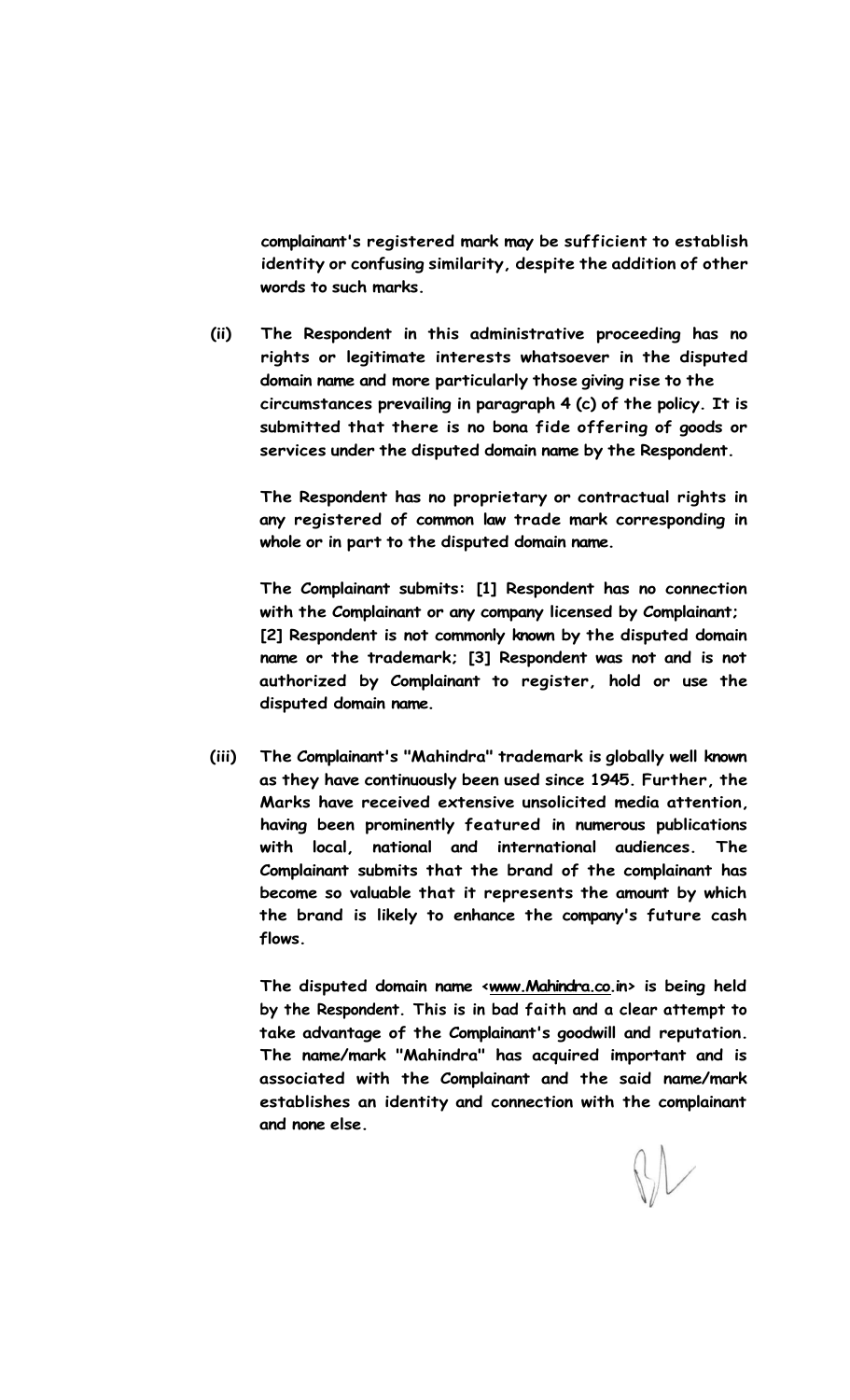**(iv) The Complainant thus has satisfied the Arbitrator on all the parameters as mentioned in the Paragraph 4 of the Policy (INDRP).** 

#### **7. Decision:**

**Hence the Arbitrator decides, the Disputed Domain Name [www.mahindra.co.](http://www.mahindra.co) in is identical or confusingly similar to registered trademark of the Complainant and Respondent has no right to use the disputed domain name and the Respondent domain name has been registered in bad faith.** 

**The Arbitrator further decides and orders that the domain name www. mahindra. co. in shall be transferred to the Complainant with immediate effect.** 

ACHARYA **BODHISATVA NIXI** 

**DATED: March 12t h , 2012, PLACE: NEW DELHI, INDIA .**